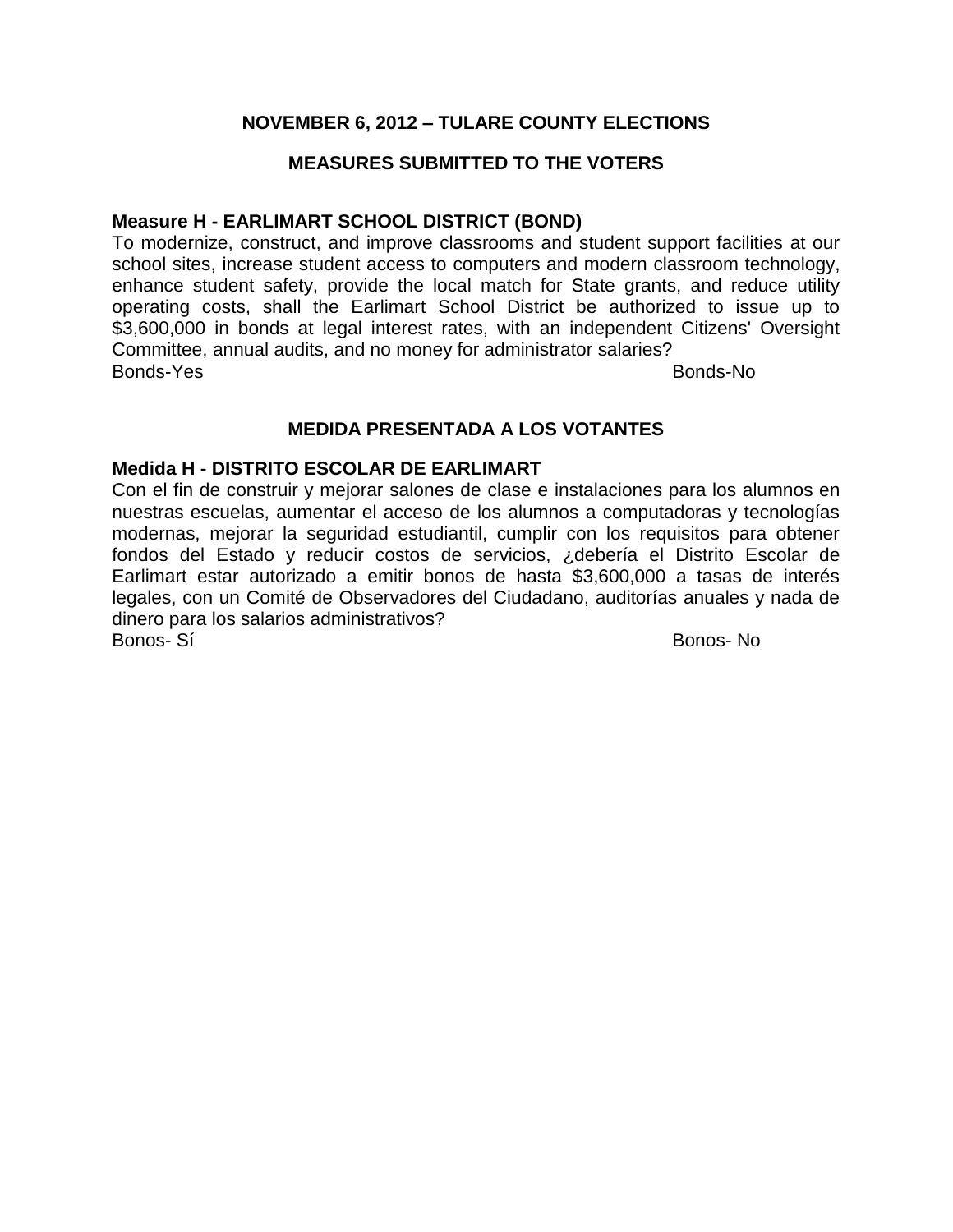#### **EARLIMART SCHOOL DISTRICT FULL TEXT MEASURE H**

This measure may be known and referred to as the Earlimart School District School Construction and Improvement Measure H

## **FINDINGS**

The Earlimart School District ("District") is an elementary school district located in the County of Tulare, California and has approximately 1,875 students in its schools. The District, in cooperation and communication with the community recognizes our children as our future, and makes efforts to provide quality education in a safe environment that fosters solid work habits, solidifies intrinsic values, and builds character in students. The District believes that, in collaboration with parents and community members, we can and will provide support to ensure that every student will come to school, stay in school and do the very best they are capable of.

The Board of Trustees and staff of the District believe in doing all that is necessary to construct and maintain safe, clean and attractive schools. To further that goal, the Board of Trustees has prepared a facilities plan and has identified needs ranging from new construction to accommodate growth to repairs, upgrades and classroom construction needs due to aging facilities. These needs require more funding than the District is able to contribute from currently available sources or annual revenues.

The District will continue to seek funding, including local, state and federal grants and state bond funds to complete needed improvements. The District now needs to improve school safety and renew, modernize or replace school facilities. To remain eligible for State funding, the District must comply with the requirements of the program, new or existing, on an ongoing basis.

#### **BOND AUTHORIZATION**

By approval of this measure by at least fifty-five percent (55%) of the registered voters voting on this measure, the District shall be authorized to issue and sell bonds in an amount of up to \$3,600,000 in principal, with interest at or below the legal limit. The bond proceeds shall be used to provide financing only for specific school facilities projects listed in the Bond Project List attached hereto as Attachment A-1, subject to the accountability requirements specified below.

#### **BOND PROJECT LIST**

The Bond Project List attached to this resolution as Attachment A-1 shall be considered a part of the ballot proposition and shall be reproduced in any official document required to contain the full statement of the bond proposition.

Approval of this Bond Measure (the "Measure") does not guarantee that the proposed projects will be funded beyond the local revenues generated by the Measure. If matching funds from the State or any other source become available, they will be used for and applied to the Bond Project List. The District's proposal for the projects assumes the receipt of matching State funds which could be subject to appropriation by the Legislature or approval of a statewide bond measure. In addition, the District will seek funds from other sources. The District's capital needs exceed the amount of bonds the voters are being asked to authorize.

#### **ACCOUNTABILITY REQUIREMENTS**

The provisions in this section are specifically included in this Measure in order that the voters and taxpayers in the District may be assured that their money will be spent wisely to address specific facilities needs of the District, all in compliance with the requirements of Article XIIIA, Section 1(b)(3), of the State Constitution and the Strict Accountability in Local School Construction Bonds Act of 2000 (codified at *Education Code* Sections 15264 and following.)

**Evaluation of Needs.** The Board of Trustees has prepared an updated facilities plan in order to identify all current and anticipated facilities needs of the District and determine which projects to finance from a local bond and other sources at this time. The Board of Trustees hereby certifies that it has evaluated safety, class size reduction, enrollment growth, and information technology needs in developing the Bond Project List contained in Attachment A-1.

**Independent Citizens' Oversight Committee**. The Board of Trustees shall establish an Independent Citizens' Bond Oversight Committee pursuant to the provisions of the Education Code, commencing with Section 15278, to ensure bond proceeds are expended only on the school facilities and on the projects listed in Attachment A-1. The Independent Citizens' Bond Oversight Committee shall be established within 60 days of the date when the results of the election appear in the minutes of the Board of Trustees. The District shall, without expending bond funds, provide the Independent Citizens' Bond Oversight Committee with any necessary technical and administrative support in furtherance of its purpose, and sufficient resources to publicize the conclusions of the committee.

**Performance Audits**. The Board of Trustees shall conduct an annual, independent performance audit to ensure that the bond proceeds have been expended only on the school facilities projects listed in Attachment A-1.

**Financial Audits**. The Board of Trustees shall conduct an annual, independent financial audit of the bond proceeds until all of those proceeds have been spent for the school facilities projects listed in Attachment A-1.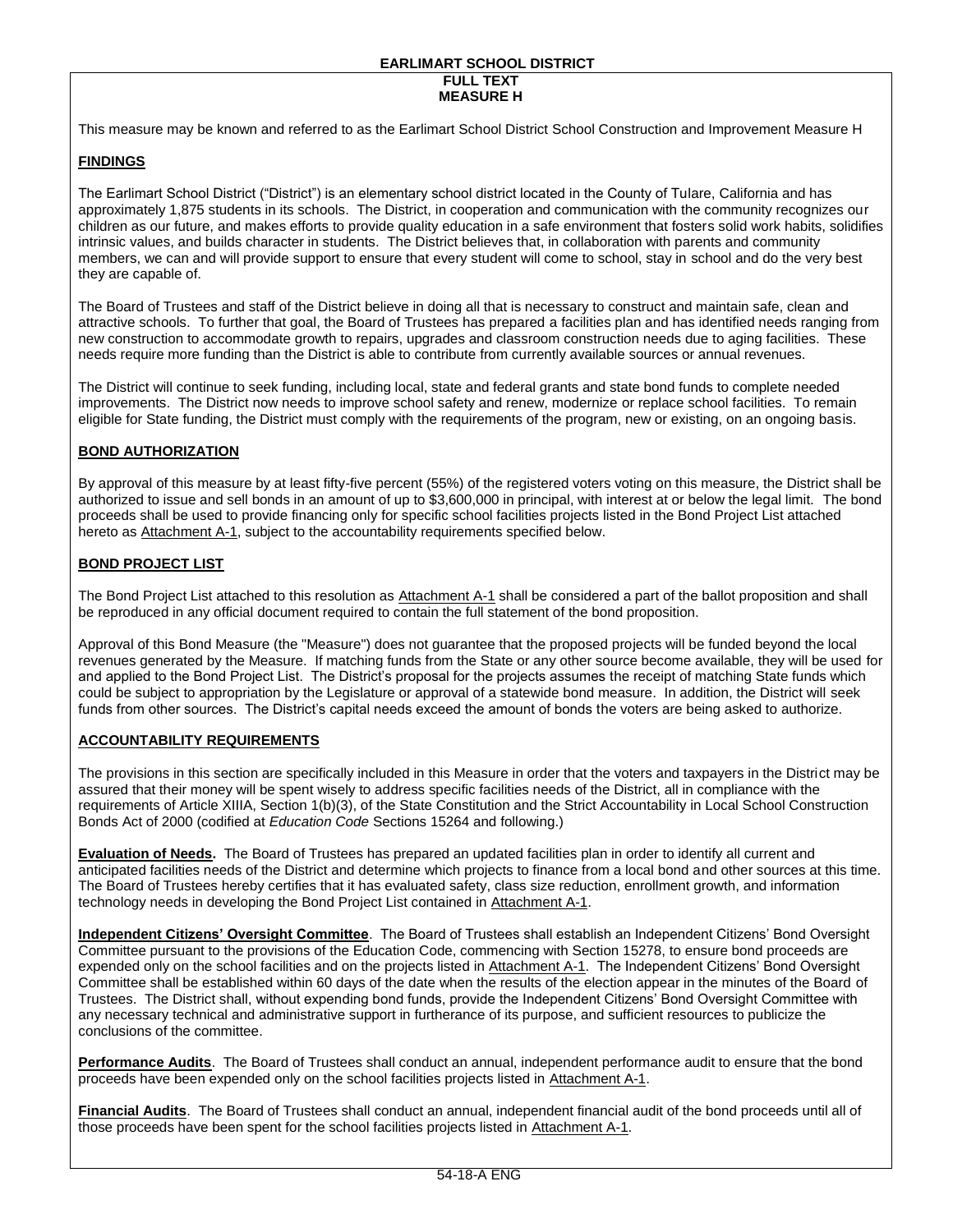#### **EARLIMART SCHOOL DISTRICT FULL TEXT OF MEASURE H CONTINUED**

**Special Bond Proceeds Account: Annual Report to Board of Trustees.** Upon approval of this Measure and a subsequent sale of authorized bonds, the Board of Trustees shall take actions necessary to establish an account in which proceeds of the sale of bonds will be deposited. As long as any proceeds of the bonds remain unexpended, the Superintendent shall cause a report to be filed with the Board of Trustees annually, stating (1) the amount of bond proceeds received and expended in that year, and (2) the status of any project funded or to be funded from bond proceeds. The report may relate to the calendar year, fiscal year, or other appropriate annual period as the Superintendent shall determine and may be incorporated in the annual budget, audit, or another appropriate routine report to the Board of Trustees.

#### **FURTHER SPECIFICATIONS**

**No Administrator Salaries**. Proceeds from the sale of bonds authorized by this proposition shall be used only for the construction, reconstruction and/or rehabilitation of school facilities including the furnishing and equipping of school facilities or acquisition or lease of real property for school facilities and construction management by district personnel and not for any other purpose, including teacher and administrator salaries and other school operating expenses.

The proceeds of the bonds will be deposited into a fund to be held by the Tulare County Treasurer, as required by the California Education Code.

## **ATTACHMENT A-1**

#### **BOND PROJECT LIST**

The District intends to undertake the following projects using a combination of funding sources. It is anticipated that bond proceeds will contribute \$3,600,000 to said total cost. As required by the California Constitution, the proceeds from the sale of bonds will be used only to acquire or improve real property, and for furnishing and equipping school facilities and not for any other purposes, including teacher and administrator salaries or other school operating expenses. This Bond Project List assumes that additional funding, which could include State matching funds subject to appropriation by the Legislature or approval of a statewide bond measure, or other funds of the District and/or other sources, will be available to the District. The District intends to fund improvements at District schools, as required.

#### **SCHOOL PROJECTS**

The District intends to use the proceeds of the bonds to finance some or all of the below-listed projects for joint school and community use, upon voter approval:

- 1. Increase student access to computers and modern technology equipment, upgrade technology infrastructure including electrical wiring, wireless antennas, connectivity improvements, and necessary network infrastructure improvements throughout the District.
- 2. Acquire, repair, and replace HVAC, windows, and utilities systems in order to increase energy efficiency and reduce operating costs throughout the District
- 3. Modernize, construct, or reconfigure classrooms and student support facilities, and play fields, including lighting, roofing, parking, and shade structures for student shelter and convening
- 4. Enhance student safety including exterior lighting, security and fire alarm systems, and fencing
- 5. Provide the local match for State and Federal grants to modernize, construct, and repair school facilities
- 6. Furnish and equip school and student support facilities, including classrooms and play fields
- 7. Fund deferred maintenance and repairs pursuant to *Education Code* Section 17582 et. seq.
- 8. Address unforeseen conditions revealed by construction/modernization, including site acquisition, preparation, restoration, or purchase of leased facilities in connection with new construction, renovation or remodeling of facilities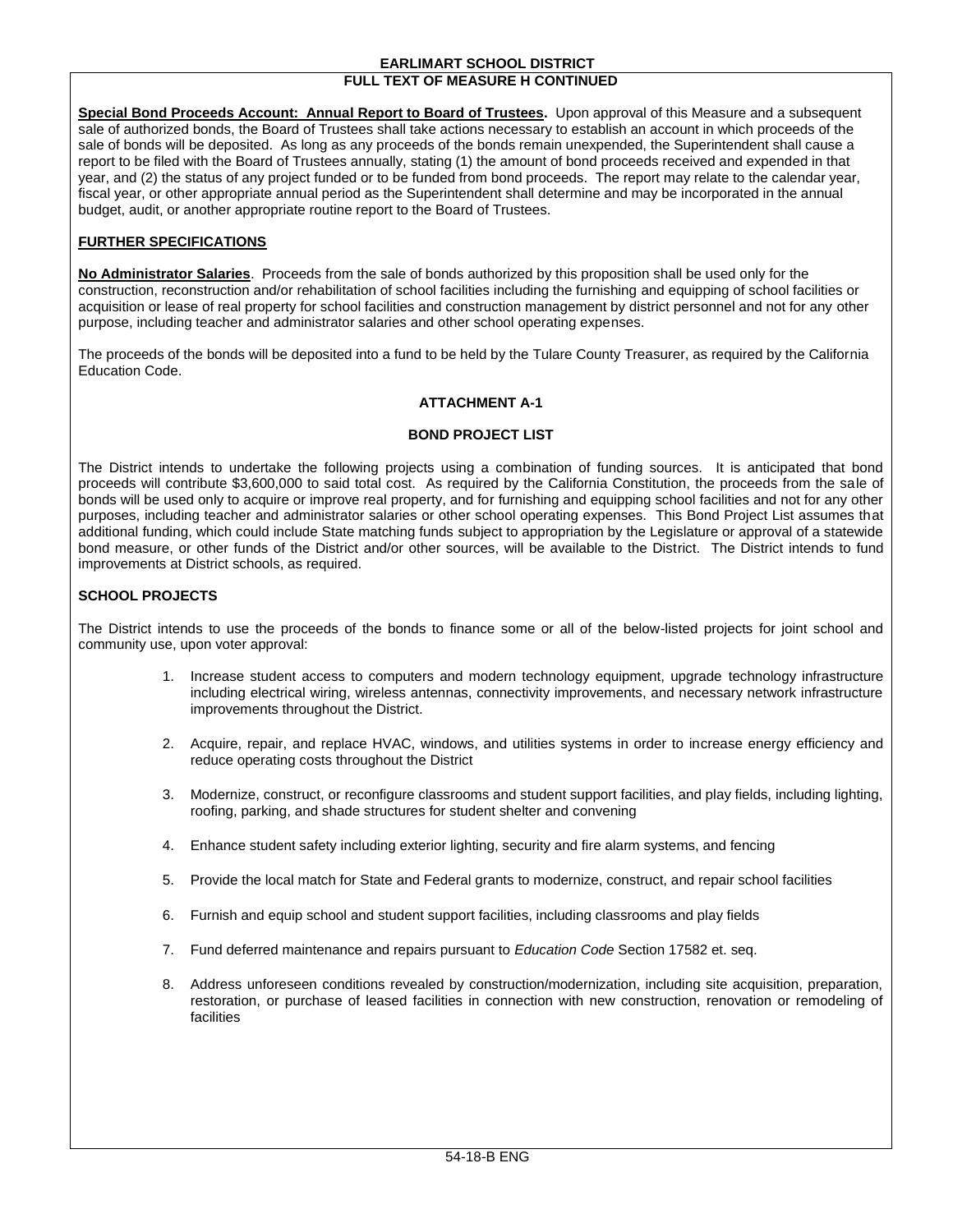#### **DISTRITO ESCOLAR DE EARLIMART TEXTO COMPLETO**

## **MEDIDA H**

Esta medida puede ser conocida y citada como la Medida H sobre la Construcción y Mejora Escolar del Distrito Escolar de Earlimart.

#### **CONCLUSIONES**

El Distrito Escolar de Earlimart ("Distrito") es un distrito escolar primario ubicado en el condado de Tulare, California, y tiene alrededor de 1,875 estudiantes en sus escuelas. El Distrito, en cooperación y comunicación con la comunidad, considera que los niños son nuestro futuro y hace todo lo posible para brindar educación de calidad en un entorno seguro que fomenta el desarrollo de hábitos de trabajo sólidos, consolida los valores intrínsecos y forja el carácter de los estudiantes. El Distrito considera que, junto con los padres y los miembros de la comunidad, podemos brindar, y brindaremos, el apoyo necesario para garantizar que todos los estudiantes asistan a la escuela, permanezcan en ella y tengan el mejor desempeño posible.

La Junta de Regentes y el personal del Distrito son partidarios de hacer todo lo que sea necesario para construir y mantener escuelas seguras, limpias y atractivas. Para fomentar ese objetivo, la Junta de Regentes preparó un plan de instalaciones e identificó las necesidades que abarcan desde nuevas construcciones que se adapten al crecimiento hasta reparaciones, mejoras y necesidades de construcción de aulas debido a que son instalaciones viejas. Estas necesidades requieren de más fondos de los que el Distrito puede aportar con los recursos disponibles actualmente o los ingresos anuales.

El Distrito continuará buscando fondos, lo que incluye subsidios locales, estatales y federales, y fondos de bonos estatales para llevar a cabo las mejoras necesarias. En la actualidad, el Distrito necesita mejorar la seguridad en las escuelas y renovar, modernizar o reemplazar las instalaciones escolares. Para continuar siendo elegible para recibir los fondos del estado, el Distrito debe cumplir regularmente con los requisitos nuevos o existentes del programa.

## **AUTORIZACIÓN DE BONOS**

Mediante la aprobación de esta medida por parte del cincuenta y cinco por ciento (55 %) como mínimo de los votantes registrados que voten por la medida, el Distrito estará autorizado a emitir y vender bonos por un capital máximo de \$3,600,000, con una tasa de interés que no supere el límite legal. La recaudación de los bonos se utilizará únicamente para financiar los proyectos de instalaciones escolares específicos que se enumeran en la Lista de Proyectos con Bonos que se adjunta al presente documento como Adjunto A-1, sujeto a los requisitos en materia de rendición de cuentas que se especifican a continuación.

#### **LISTA DE PROYECTOS CON BONOS**

La Lista de Proyectos con Bonos que se adjunta a esta resolución como Adjunto A-1 se considerará parte de la propuesta de la boleta y se reproducirá en todo documento oficial que deba contener la declaración completa de la propuesta de bonos.

La aprobación de esta Medida de bonos (la "Medida") no garantiza que los proyectos propuestos recibirán financiamiento aparte de los ingresos locales generados por la Medida. Si hay disponibilidad de fondos complementarios del estado o de cualquier otra fuente, estos se usarán y aplicarán a la Lista de Proyectos con Bonos. La propuesta del Distrito para los proyectos supone que se recibirán fondos del estado, los cuales pueden estar sujetos a apropiación por parte de la Legislatura o a la aprobación de una medida de bonos a nivel estatal. Además, el Distrito buscará fondos de otras fuentes. Las necesidades de capital del Distrito superan el monto de bonos que se solicita a los votantes que autoricen.

#### **REQUISITOS EN MATERIA DE RENDICIÓN DE CUENTAS**

Las disposiciones de esta sección se incluyen específicamente en esta medida a fin de que los votantes y los contribuyentes del Distrito puedan tener la garantía de que su dinero se invertirá con inteligencia para abordar las necesidades específicas en materia de instalaciones del Distrito, todo de conformidad con los requisitos del Artículo XIIIA, Sección 1(b)(3), de la Constitución del Estado y la Ley sobre Estricta Rendición de Cuentas de los Bonos para la Construcción de Escuelas Locales del año 2000 (incluida en las Secciones 15264 y siguientes del *Código de Educación*).

**Evaluación de las necesidades.** La Junta de Regentes ha elaborado un plan de instalaciones actualizado a fin de identificar todas las necesidades actuales o futuras en materia de instalaciones que tiene el Distrito y determinar cuáles son los proyectos que se deben financiar con el bono local y con otras fuentes en este momento. Por el presente, la Junta de Regentes certifica que ha evaluado las necesidades de seguridad, reducción del alumnado por clase, el crecimiento de la matrícula y en materia de tecnología de la información para desarrollar la Lista de Proyectos con Bonos incluida en el Adjunto A-1.

**Comité Independiente de Supervisión Ciudadana**. La Junta de Regentes creará un Comité Independiente de Supervisión Ciudadana de los Bonos de conformidad con las disposiciones del Código de Educación, comenzando con la Sección 15278, a fin de garantizar que el producto de la venta de los bonos se invierta exclusivamente en las instalaciones escolares y en los proyectos incluidos en el Adjunto A-1. El Comité Independiente de Supervisión Ciudadana de los Bonos se creará dentro de los 60 días posteriores a la fecha en que aparezcan los resultados de la elección en las actas de la Junta de Regentes. Sin invertir los fondos de los bonos, el Distrito proporcionará al Comité Independiente de Supervisión Ciudadana de los Bonos el respaldo técnico y administrativo necesario para promover su objetivo, y los recursos suficientes para difundir las conclusiones del Comité.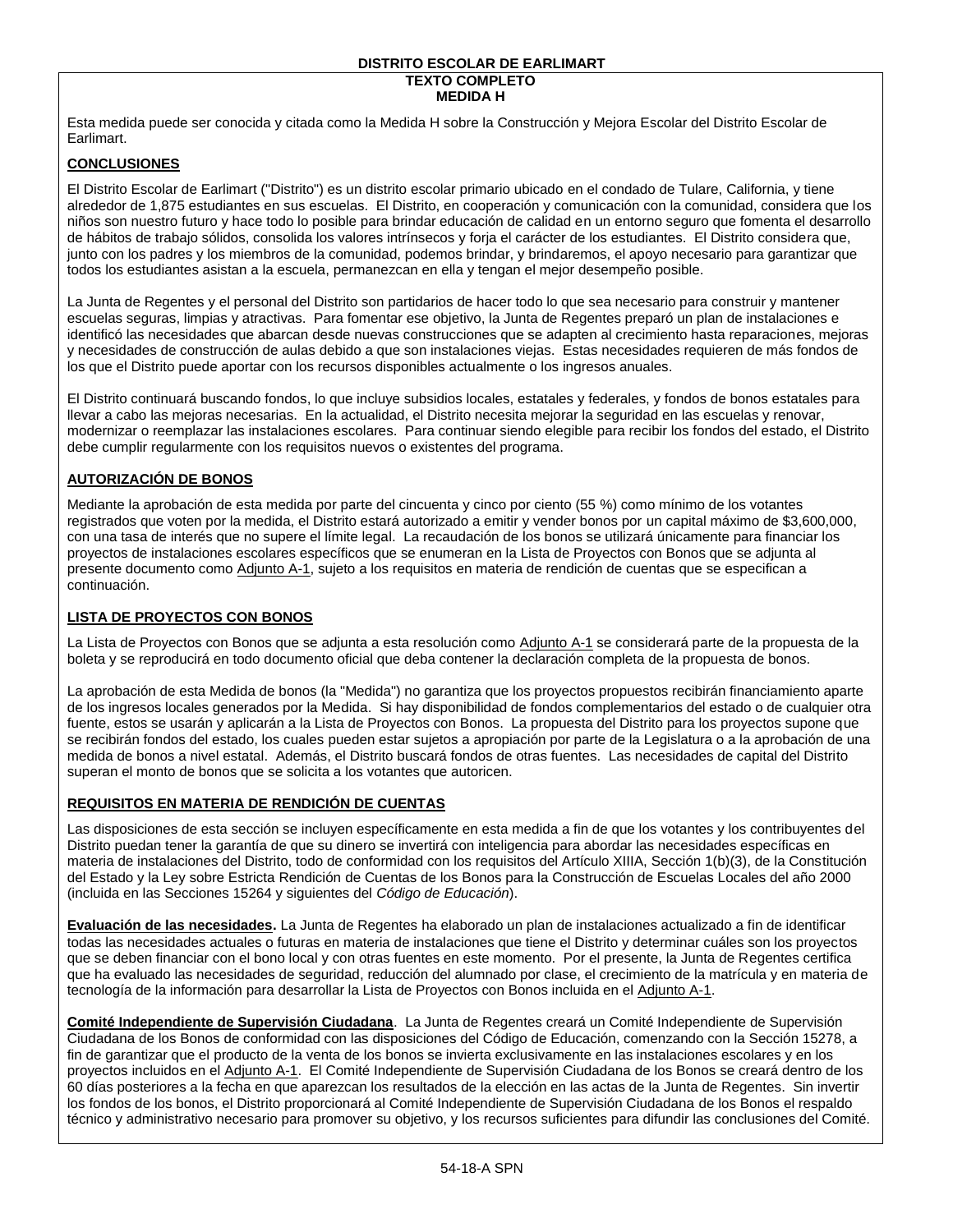#### **DISTRITO ESCOLAR DE EARLIMART TEXTO COMPLETO DE LA MEDIDA H CONTINUACIÓN**

**Auditorías del desempeño**. La Junta de Regentes realizará una auditoría independiente anual sobre el desempeño para garantizar que el dinero recaudado de los bonos se haya invertido exclusivamente en los proyectos de las instalaciones escolares indicados en el Adjunto A-1.

**Auditorías financieras.** La Junta de Regentes realizará una auditoría financiera independiente anual sobre la recaudación de los bonos hasta que dicha recaudación se haya invertido en los proyectos de las instalaciones escolares incluidos en el Adjunto A-1.

**Cuenta especial para la recaudación del bono: Informe anual a la Junta de Regentes.** En el momento en que se aprueben esta medida y la subsiguiente venta de los bonos autorizados, la Junta de Regentes deberá tomar las medidas necesarias para crear una cuenta en la cual se deposite la recaudación de la venta de los bonos. En la medida en que parte del producto de la venta de los bonos no se invierta, el Superintendente deberá presentar anualmente ante la Junta de Regentes un informe que indique (1) el monto del producto de la venta de los bonos recibido e invertido en dicho año; y (2) el estado de los proyectos financiados o que se financien con el producto de los bonos. El informe puede referirse al año calendario, al año fiscal o a otro período anual apropiado que el Superintendente determine y podrá incorporarse en el presupuesto anual, en la auditoría o en cualquier otro informe de rutina similar que se eleve a la Junta de Regentes.

## **OTRAS ESPECIFICACIONES**

**No podrá destinarse a los salarios de los administradores**. El producto de la venta de los bonos autorizados por medio de esta propuesta se utilizará exclusivamente para la construcción, reconstrucción y/o rehabilitación de instalaciones escolares, incluidos los muebles y los equipos de las instalaciones escolares o la adquisición o alquiler de bienes inmuebles para las instalaciones escolares y la administración de la construcción por parte del personal del distrito y no para ningún otro fin, incluidos los salarios de los maestros y administradores y otros gastos operativos de la escuela.

La recaudación de los bonos se depositará en un fondo que estará en poder del Tesorero del Condado de Tulare, según lo exige el Código de Educación de California.

#### **ADJUNTO A-1 LISTA DE PROYECTOS CON BONOS**

El Distrito tiene la intención de llevar a cabo los siguientes proyectos, mediante la utilización de diversas fuentes de financiamiento. Se espera que la recaudación de la venta de los bonos aporte \$3,600,000 a dicho costo total. Según la Constitución de California, las recaudaciones de la venta de los bonos se utilizarán exclusivamente para adquirir o mejorar los bienes inmuebles o para amueblar y equipar las instalaciones escolares y no para ningún otro fin, incluidos los salarios de los maestros y administradores u otros gastos operativos de las escuelas. La Lista de Proyectos con Bonos supone que se encontrarán disponibles fondos adicionales para el Distrito, los cuales podrían incluir fondos complementarios estatales sujetos a apropiación por la Legislatura o a la aprobación de una medida de bonos a nivel estatal, u otros fondos del Distrito y/o de otras fuentes. El Distrito tiene como objetivo financiar las mejoras en los distritos escolares, según corresponda.

#### **PROYECTOS ESCOLARES**

El Distrito tiene como objetivo utilizar las recaudaciones de los bonos para financiar algunos o todos los proyectos que se encuentran a continuación para el uso conjunto de la escuela y la comunidad, una vez que se cuente con la aprobación de los votantes:

- 1. aumentar el acceso de los estudiantes a computadoras y equipos de tecnología moderna, mejorar la infraestructura tecnológica, entre ellas, las mejoras en las instalaciones eléctricas, antenas inalámbricas y de conectividad, y en infraestructuras de redes necesarias en el Distrito;
- 2. adquirir, reparar y reemplazar los sistemas de calefacción, ventilación y aire acondicionado (HVAC), las ventanas y los sistemas de servicios públicos a fin de ahorrar energía y reducir los costos operativos del Distrito;
- 3. modernizar, construir o reconfigurar los salones de clase, las instalaciones de apoyo a los alumnos y los campos de juego, entre ellos, el alumbrado, el techo, el estacionamiento y las estructuras de sombra para las reuniones y resguardo de los alumnos;
- 4. mejorar la seguridad de los estudiantes, incluidos el alumbrado exterior, los sistemas de seguridad y alarma contra incendios y los cercos;
- 5. proporcionar los fondos locales para los subsidios federales y estatales con el fin de modernizar, construir y reparar instalaciones escolares;
- 6. amueblar y equipar la escuela y las instalaciones de apoyo a los alumnos, incluidos los salones de clase y campos de juego;
- 7. financiar las reparaciones y el mantenimiento diferido conforme a la sección 17582 y siguientes del *Código de Educación*;
- 8. abordar las situaciones imprevistas que surjan durante la construcción/modernización, incluidas la adquisición de las instalaciones, la preparación, la restauración o la compra de instalaciones arrendadas relacionadas con la nueva construcción, renovación o remodelación de las instalaciones.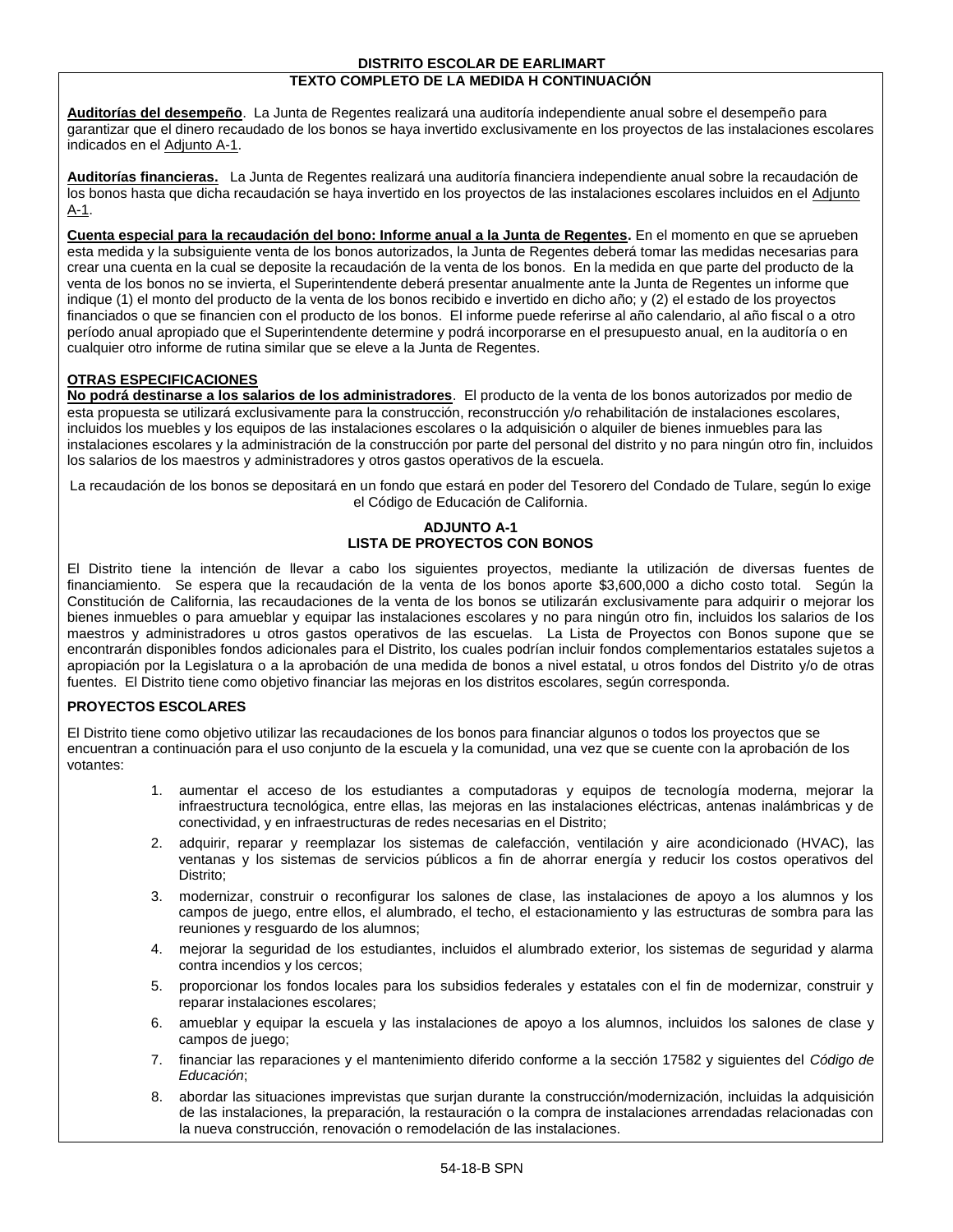#### **EARLIMART SCHOOL DISTRICT ARGUMENT IN FAVOR OF MEASURE H ARGUMENT IN FAVOR OF MEASURE H** The Earlimart School District strives to provide quality education Measure H MAKES FINANCIAL SENSE by: to the children in our community. However, just as our students Providing the required local match to secure State and teachers work hard to learn and educate, they also need grants to ensure that our community gets its fair share good schools to succeed. Additionally, our schools serve as the and our local dollars go further center of our community. As State funding continues to decrease we need to renew our commitment to ensure that our Making improvements now instead of later will save students and community have access to important resources. more in the long-run We now need to improve schools to increase access to important learning tools, provide quality learning environments, As taxpayers, we believe in the importance of education and the and to ensure the health and safety of our students. Let's make value of quality schools and we want our tax dollars well spent. sure our students do not get left behind. TAXPAYER SAFEGUARDS ARE IN PLACE. Measure H will: We ask you to vote YES on Measure H, to improve our schools. Require that funds NOT be used for administration salaries, operations, or overhead Measure H will: Invest in our children.Your YES vote on Measure H will have a lasting, positive impact on the children and our community. Modernize old classrooms and student support facilities to improve learning environments and reduce annual The undersigned proponent(s) or author(s) of the primary operating costs argument in favor of ballot proposition H at the presidential Modernize and construct recreation and athletic election for the Earlimart School District to be held on November  $\bullet$ facilities for student and community use 6, 2012 hereby state that this argument is true and correct to the best of their knowledge and belief. Improve student health and safety at our schools, install exterior lighting, and reconfigure student pick-up/drops/ Vicki Mendoza, ESD Board President off areas s/ Brian E. Franks, Earlimart Youth Football Organization Increase student access to computers to support  $\bullet$ President learning s/ Joe Ortiz Cardona, Business Owner Measure H is a good investment in our children, our schools, and our community. s/ Jose R. Villalobos, Rural Foundation for Community Advancement President s/ Margo Fischer Retired Teacher **NO ARGUMENT AGAINST THIS MEASURE WAS SUBMITTED**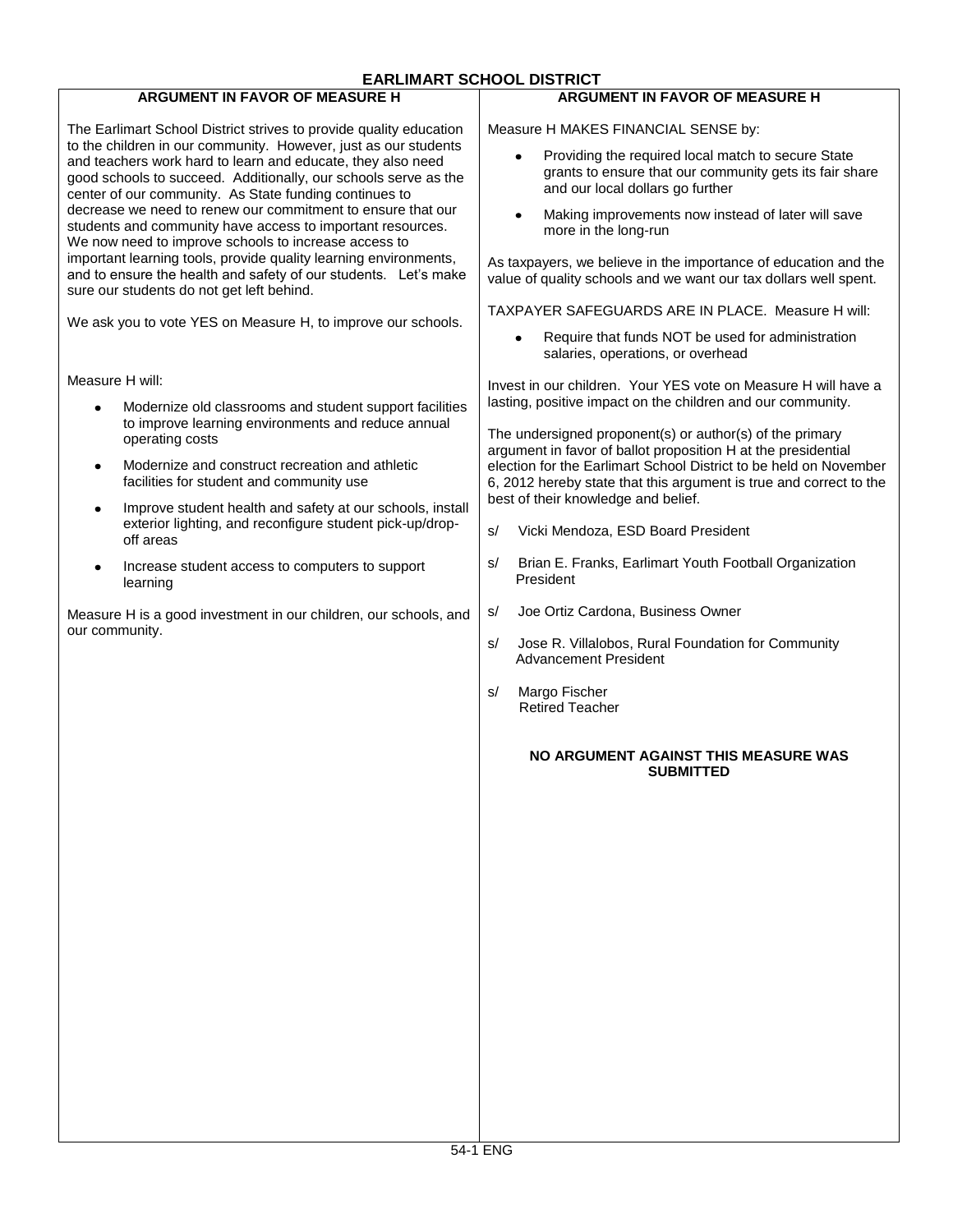#### **DISTRITO ESCOLAR DE EARLIMART ARGUMENTO A FAVOR DE LA MEDIDA H ARGUMENTO A FAVOR DE LA MEDIDA H** El Distrito Escolar de Earlimart se esfuerza por brindar educación La Medida H TIENE SENTIDO DESDE EL PUNTO DE VISTA de calidad a los niños de nuestra comunidad. Sin embargo, así FINANCIERO por lo siguiente: como nuestros estudiantes y maestros trabajan arduamente para Proporcionará los fondos complementarios locales para aprender y educar, también necesitan buenas escuelas para asegurar los subsidios estatales con el fin de garantizar lograrlo. Además, nuestras escuelas cumplen la función de que nuestra comunidad obtenga su porción justa y centro de nuestra comunidad. Debido a que los fondos del nuestro dinero local sea más valioso. Estado continúan disminuyendo, debemos renovar nuestro compromiso para garantizar que nuestros estudiantes y nuestra Realizar mejoras ahora en lugar de hacerlo comunidad tengan acceso a recursos importantes. Ahora lo que posteriormente ahorrará más a largo plazo. necesitamos es mejorar las escuelas para aumentar el acceso a herramientas de aprendizaje importantes, brindar ambientes de Como contribuyentes, creemos en la importancia de la aprendizaje de calidad, y garantizar la salud y seguridad de educación y en el valor de contar con escuelas de calidad, y nuestros estudiantes. Asegurémonos de que nuestros deseamos que el dinero de nuestros impuestos se use de forma estudiantes no sean dejados atrás. adecuada. EXISTEN GARANTÍAS PARA LOS CONTRIBUYENTES. Con la Le pedimos que vote a favor de la Medida H para mejorar Medida H podremos: nuestras escuelas. solicitar que los fondos NO se utilicen para salarios administrativos, operaciones ni gastos generales. Con la Medida H podremos: Invierta en nuestros niños. Su voto de sí a la Medida H tendrá un impacto positivo y duradero en los niños y en nuestra Modernizar viejos salones de clases e instalaciones de comunidad. apoyo para estudiantes para mejorar los ambientes de aprendizaje y reducir los costos operativos anuales; El(los) partidario(s) o autor(es) abajo firmante(s) del argumento Modernizar y construir instalaciones de atletismo y principal a favor de la propuesta de la boleta H en la elección  $\bullet$ recreación para los estudiantes y la comunidad; presidencial para el Distrito Escolar de Earlimart que se llevará a cabo el 6 de noviembre de 2012 certifica(n) por el presente que Mejorar la salud y seguridad de los estudiantes en  $\bullet$ este argumento es fiel a la verdad a su leal saber y entender. nuestras escuelas, instalar iluminación exterior, y rediseñar las áreas para dejar y retirar a los f/ Vicki Mendoza, Presidente de la Junta del ESD estudiantes; f/ Brian E. Franks, Presidente de la Asociación de Fútbol  $\bullet$ Aumentar el acceso de los estudiantes a las Juvenil de Earlimart computadoras para apoyar el aprendizaje. f/ Joe Ortiz Cardona, Empresario La Medida H representa una buena inversión en nuestros hijos, nuestras escuelas y nuestra comunidad. f/ Jose R. Villalobos, Presidente de la Fundación Rural para el Progreso Comunitario f/ Margo Fischer, Maestro jubilado **NO SE PRESENTÓ ARGUMENTO ALGUNO EN CONTRA DE ESTA MEDIDA.**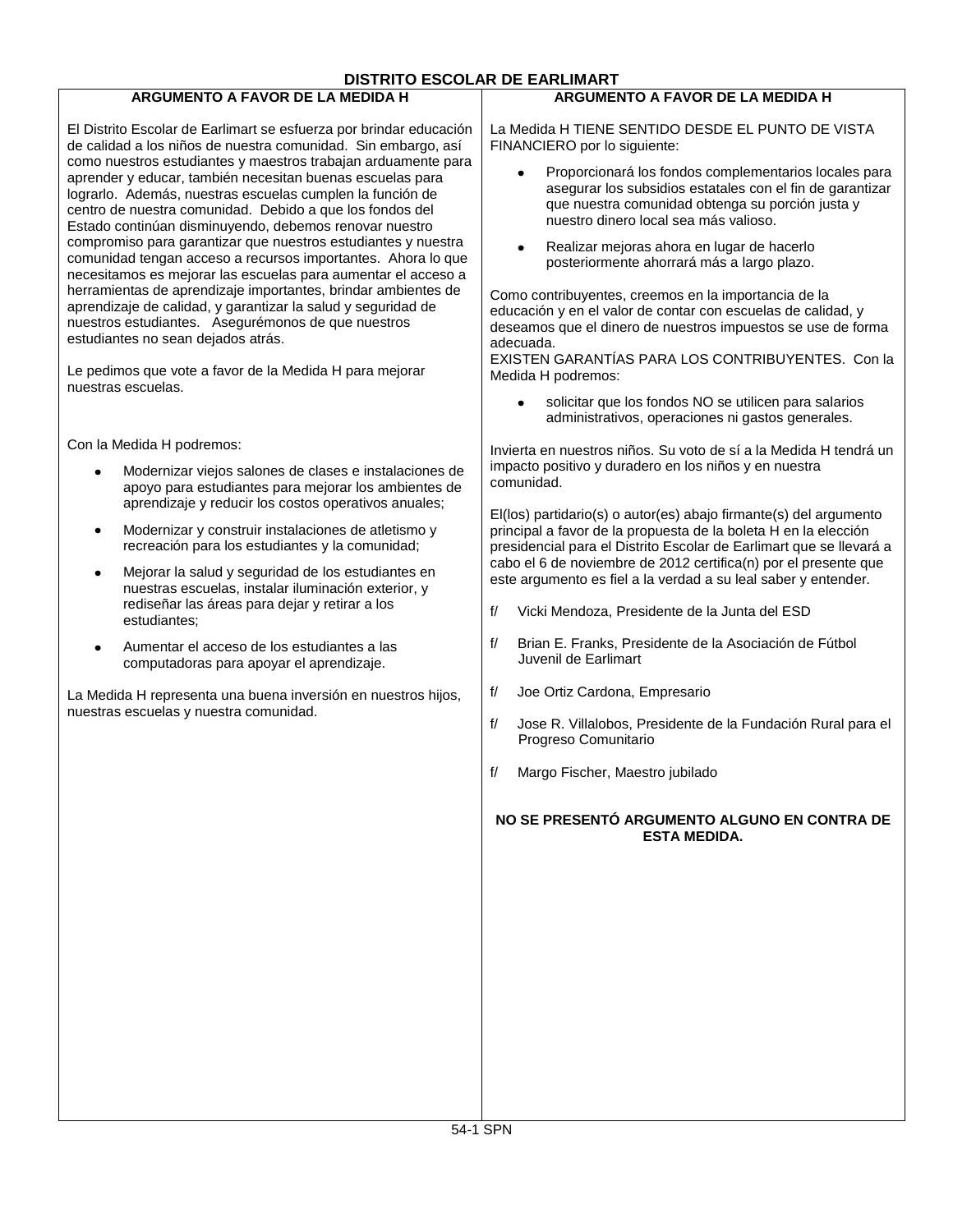## **EARLIMART SCHOOL DISTRICT**

#### **IMPARTIAL ANALYSIS BY TULARE COUNTY COUNSEL MEASURE H**

Under California law, school districts may ask their voters to increase ad valorem taxes to pay bonded indebtedness for the construction, reconstruction, rehabilitation, or replacement of school facilities, or the acquisition or lease of real property for school facilities. If this measure is approved by at least 55 percent of the voters, the Earlimart School District will be authorized to incur debt by issuing general obligation bonds to provide financing to:

- Increase student access to computers and modern technology equipment, upgrade technology infrastructure including electrical wiring, wireless antennas, connectivity improvements, and necessary network infrastructure improvements throughout the District;
- Acquire, repair, and replace HVAC, windows, and utilities systems in order to increase energy efficiency and reduce operating costs through the District;
- Modernize, construct, or reconfigure classrooms and student support facilities, and play fields, including lighting, roofing, parking, and shade structures for student shelter and convening;
- Enhance student safety including exterior lighting,  $\blacksquare$ security and fire alarm systems, and fencing;
- Provide the local match for State and Federal grants to modernize, construct and repair school facilities;
- Furnish and equip school and student support facilities, including classrooms and play fields;
- Fund deferred maintenance and repairs pursuant to Education Code section 17582 et seq.; and
- Address unforeseen conditions revealed by construction/modernization, including site acquisition, preparation, restoration, or purchase of leased facilities in connection with new construction, renovation or remodeling of facilities.

Proceeds may only be used for the stated purposes and not for any other purpose, including teacher or administrator salaries, or other school operating expenses.

If the measure is approved, the District will be authorized to increase the ad valorem taxes on property located within the District's boundaries to pay the bond principal, interest and associated costs. The maximum principal amount of the proposed bonds will not exceed Three Million Six Hundred Thousand Dollars (\$3,600,000). The bonds cannot bear interest at a rate above the maximum legal limit. Pursuant to Government Code section 53508, the maximum duration of the bonds cannot exceed 40 years from the date of the bonds. The interest rate will be established at the time of sale and will depend on market rates at that time. The exact effect on tax rates cannot be determined until after the bonds are sold.

#### **IMPARTIAL ANALYSIS BY TULARE COUNTY COUNSEL MEASURE H**

Expenditure of bond revenues will be actively reviewed by an independent Citizens' Oversight Committee. An independent financial audit of the proceeds and an independent performance audit of the specific projects will be performed annually. An annual report will be prepared by the chief fiscal officer of the District, indicating the amount of funds collected and expended, and the status of any project listed in the measure.

This bond measure makes no change to existing law. The electors entitled to vote on this measure are the registered voters within the boundaries of the District. If the measure is not approved by at least 55 percent of the votes cast, the measure will fail and the bonds will not be issued.

KATHLEEN BALES-LANGE Tulare County Counsel

By: Barbara Booth Grunwald Deputy County Counsel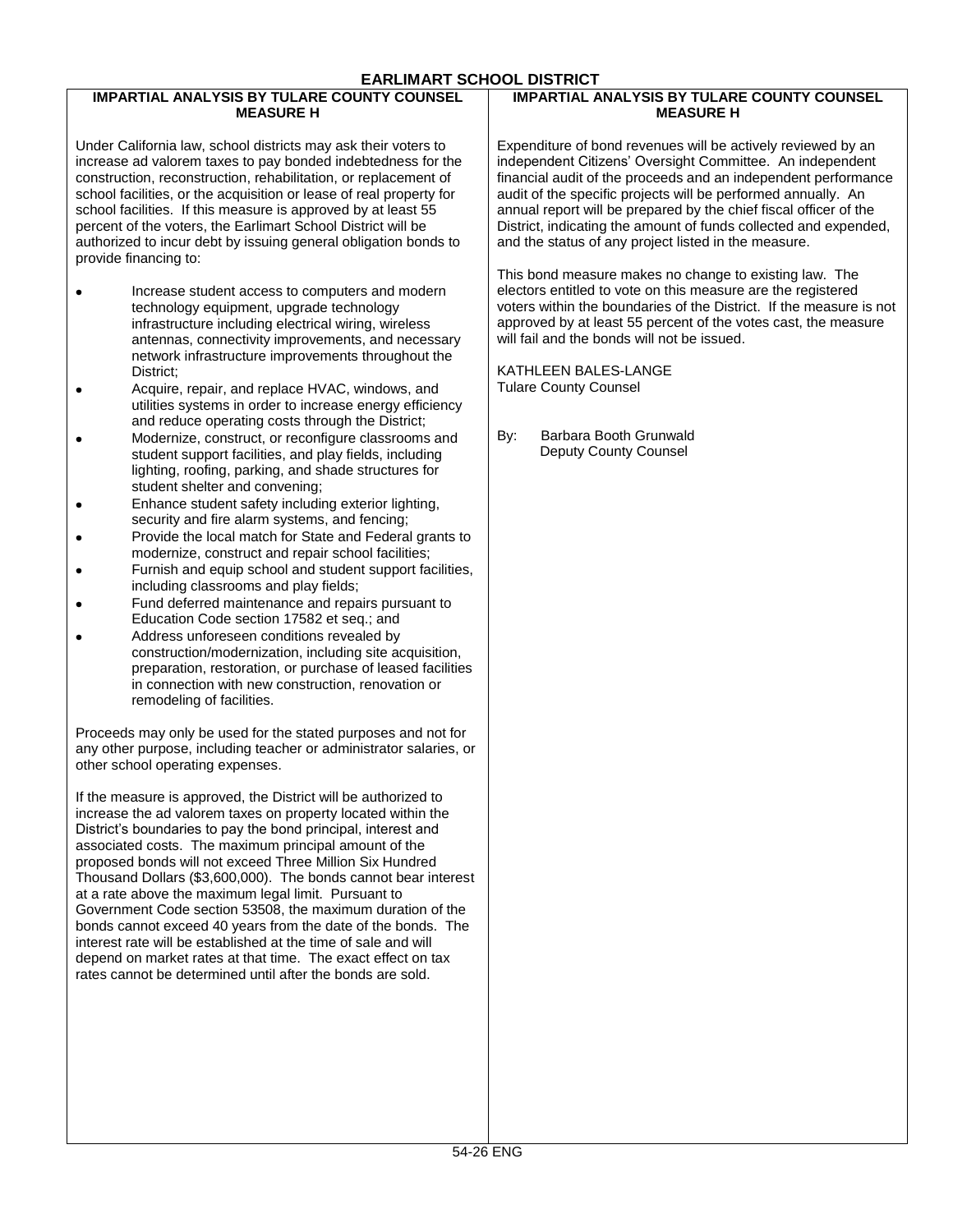#### **DISTRITO ESCOLAR DE EARLIMART**

#### **ANALISIS IMPARCIAL POR PARTE DEL ASESOR DEL CONDADO MEDIDA H**

Conforme a la ley de California, los distritos escolares pueden solicitar a sus votantes que aumenten los impuestos ad valórem para financiar la deuda por medio de bonos para la construcción, la reconstrucción, la rehabilitación o el reemplazo de instalaciones escolares, o la adquisición o el arrendamiento de bienes inmuebles para las instalaciones escolares. Si se aprueba esta medida por un mínimo del 55 por ciento de los votantes, el Distrito Escolar de Earlimart estará autorizado para incurrir en deuda mediante la emisión de bonos de responsabilidad general con el fin de proporcionar financiación para:

- aumentar el acceso de los estudiantes a computadoras y equipos de tecnología moderna, mejorar la infraestructura tecnológica, entre ellas, las mejoras en las instalaciones eléctricas, antenas inalámbricas y de conectividad, y en infraestructuras de redes necesarias en el Distrito;
- adquirir, reparar y reemplazar los sistemas de  $\bullet$ calefacción, ventilación y aire acondicionado (HVAC), las ventanas y los sistemas de servicios públicos a fin de ahorrar energía y reducir los costos operativos del Distrito;
- mejorar, construir o reconfigurar los salones de clase, las instalaciones de apoyo a los alumnos y los campos de juego, entre ellos, el alumbrado, el techo, el estacionamiento y las estructuras de sombra para las reuniones y resguardo de los alumnos;
- mejorar la seguridad de los estudiantes, incluidos el  $\bullet$ alumbrado exterior, los sistemas de seguridad y alarma contra incendios y los cercos;
- proporcionar los fondos locales para los subsidios federales y estatales con el fin de modernizar, construir y reparar instalaciones escolares;
- amueblar y equipar la escuela y las instalaciones de apoyo a los alumnos, incluidos los salones de clase y campos de juego;
- financiar las reparaciones y el mantenimiento diferido conforme a la sección 17582 y siguientes del Código de Educación;
- abordar las situaciones imprevistas que surjan durante la construcción/modernización, incluidas la adquisición de las instalaciones, la preparación, la restauración o la compra de instalaciones arrendadas relacionadas con la nueva construcción, renovación o remodelación de las instalaciones.

La recaudación se puede usar únicamente con los propósitos indicados y no para ningún otro fin, entre ellos, los salarios de los maestros o administradores u otros gastos operativos escolares.

#### **ANALISIS IMPARCIAL POR PARTE DEL ASESOR DEL CONDADO MEDIDA H**

Si se aprueba esta medida, el Distrito estará autorizado a aumentar los impuestos ad valórem de bienes ubicados dentro de los límites del Distrito para pagar el capital, el interés y los costos asociados con los bonos. El capital máximo de los bonos propuestos no excederá los tres millones seiscientos mil dólares (\$3,600,000). Dichos bonos no podrán tener un interés a una tasa superior al límite legal máximo. De conformidad con la sección 53508 del Código de Gobierno, la duración máxima de los bonos no puede superar los 40 años desde la fecha de los bonos. La tasa de interés se establecerá en el momento de la venta y dependerá de las tasas del mercado en ese momento. No es posible determinar el efecto exacto sobre las tasas impositivas hasta que se hayan vendido los bonos.

Los gastos de la recaudación de los bonos serán revisados activamente por un Comité Independiente de Supervisión Ciudadana. Se realizarán anualmente una auditoría financiera independiente sobre la aplicación de lo recaudado y una auditoría independiente sobre el desempeño de los proyectos específicos. El funcionario fiscal principal del Distrito preparará un informe anual que indicará el monto de los fondos recaudados y gastados, y el estado de todos los proyectos enumerados en la medida.

Esta medida de bonos no cambiará la ley existente. Los electores con derecho a votar para esta medida son los votantes registrados que se encuentran dentro de los límites del Distrito. Si la medida no se aprueba por al menos el 55 por ciento de los votos emitidos, la medida no tendrá lugar y los bonos no serán emitidos.

KATHLEEN BALES-LANGE Asesora del Condado de Tulare

Por: Barbara Booth Grunwald Asesora Adjunta del Condado